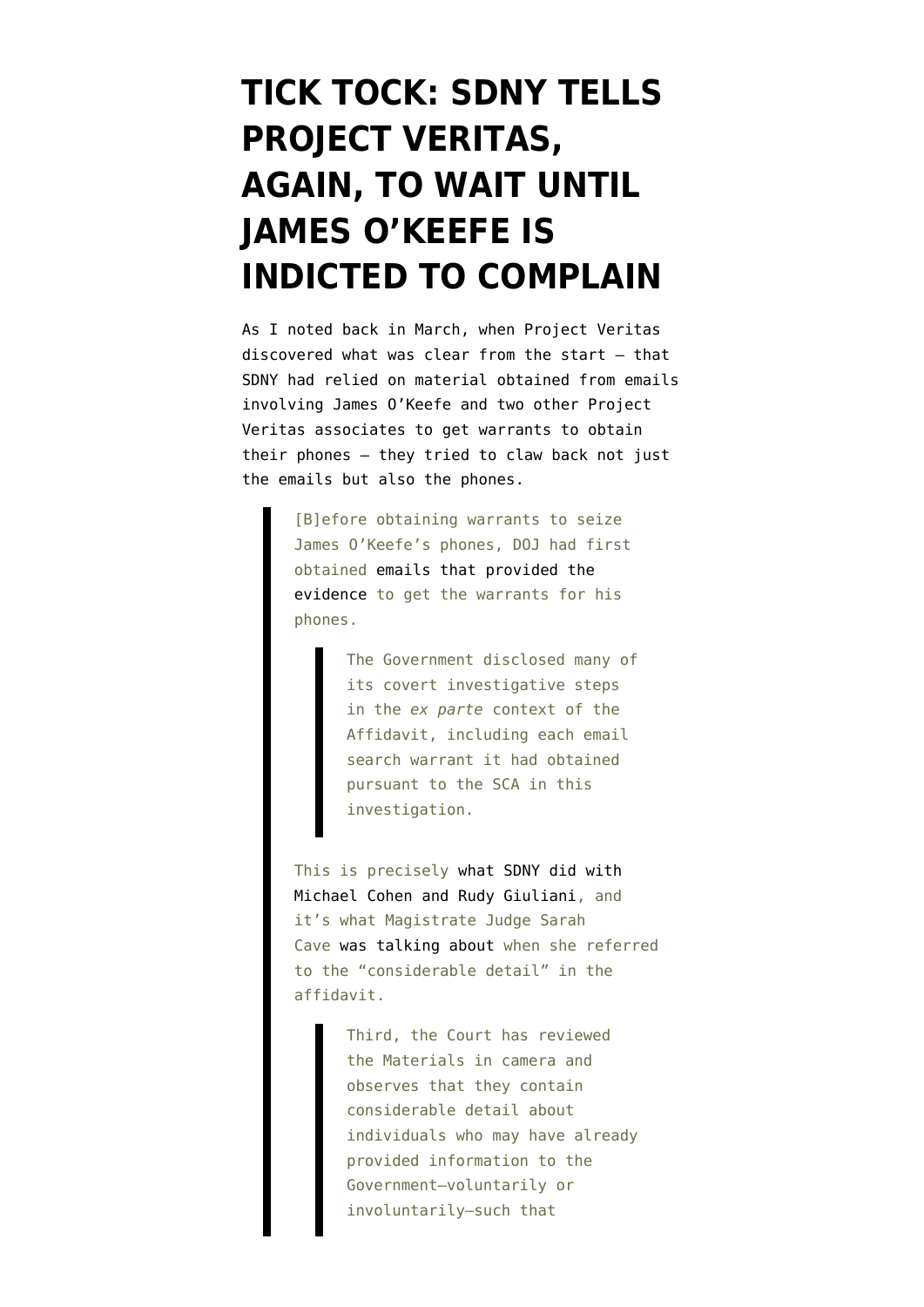unsealing of the Materials "could subject [them] to witness tampering, harassment, or retaliation."

PV revealed that in a [motion](https://storage.courtlistener.com/recap/gov.uscourts.nysd.569823/gov.uscourts.nysd.569823.64.0.pdf) asking Judge Analisa Torres to claw back this information.

In March, DOJ [told PV to wait](https://storage.courtlistener.com/recap/gov.uscourts.nysd.569823/gov.uscourts.nysd.569823.65.0.pdf) until they were indicted to complain (here's [my thread on that](https://twitter.com/emptywheel/status/1506910790288293892) [response\)](https://twitter.com/emptywheel/status/1506910790288293892).

Days later, on March 30, [PV tried again,](https://storage.courtlistener.com/recap/gov.uscourts.nysd.569823/gov.uscourts.nysd.569823.70.0.pdf) petitioning Judge Torres to force the government to return all their phones and their emails.

#### Tick tock, tick tock.

On April 11, Judge Torres [set a briefing](https://storage.courtlistener.com/recap/gov.uscourts.nysd.569823/gov.uscourts.nysd.569823.71.0.pdf) [schedule:](https://storage.courtlistener.com/recap/gov.uscourts.nysd.569823/gov.uscourts.nysd.569823.71.0.pdf) the government had to file a response by May 6, and PV should file their reply by May 20.

Tick tock, tick tock.

Right on schedule, the government [filed its](https://storage.courtlistener.com/recap/gov.uscourts.nysd.569823/gov.uscourts.nysd.569823.74.0.pdf) [response](https://storage.courtlistener.com/recap/gov.uscourts.nysd.569823/gov.uscourts.nysd.569823.74.0.pdf) last night. The response is 28-pages long, much of which is dedicated to explaining to PV how the Fourth Amendment works and asserting that SDNY is quite confident the magistrates' rulings findings there was probable cause that these accounts and devices would contain evidence of enumerated crimes will hold up. The discussion includes a particular focus on how SDNY already has precedents approving investigations that first obtain emails covertly and then seize phones overtly, as they did with Rudy Giuliani and (while they don't rely on the precedent) did with Michael Cohen before that.

> To the extent that the Movants are attempting to raise arguments with respect to execution of the warrants for email account data, there is no legal basis for such challenges at this stage of an ongoing grand jury investigation. Last year, Judge Oetken denied a similar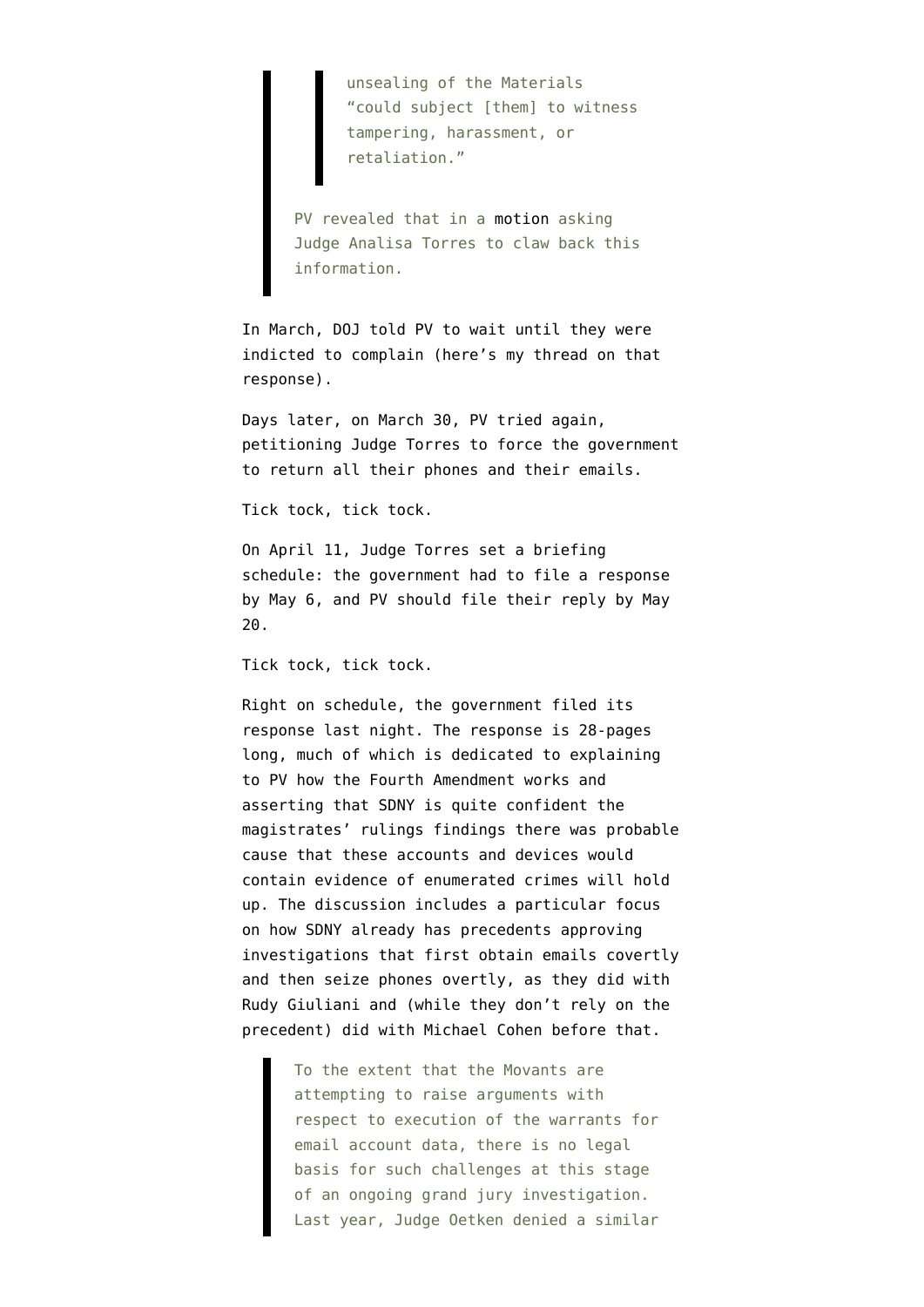challenge where the circumstances were materially the same: in the course of a multi-year, covert investigation, the Government obtained electronic data pursuant to judicially-authorized search warrants issued under 18 U.S.C. § 2703, the Government had reviewed that electronic data prior to the overt execution of search warrants for electronic devices, and a Special Master was appointed to oversee the review of the contents of the electronic devices (but not the electronic data obtained previously). Specifically, Judge Oetken ruled:

> Giuliani and Toensing also seek pre-indictment discovery of the Government's privilege and responsiveness designations in connection with the 2019 warrants [obtained covertly, pursuant to 18 U.S.C. § 27031. They cite no legal authority for this request, and the Court is aware of none. If there is a criminal proceeding, any defendants will be entitled to discovery under Rule 16. There is no basis for compelling the Government to produce this information now, during an ongoing grand jury investigation.

Finally, the Court sees no legal basis for Toensing's request for detailed information about the filter team review process, at least at the pre-charge phase of this matter.

*In re Search Warrants Executed on Apr. 28*, 2021, 2021 WL 2188150, at \*2. The circumstances confronted by Judge Oetken are indistinguishable from those presented here. The Movants offer no authority contrary to Judge Oetken's ruling, and the Government is aware of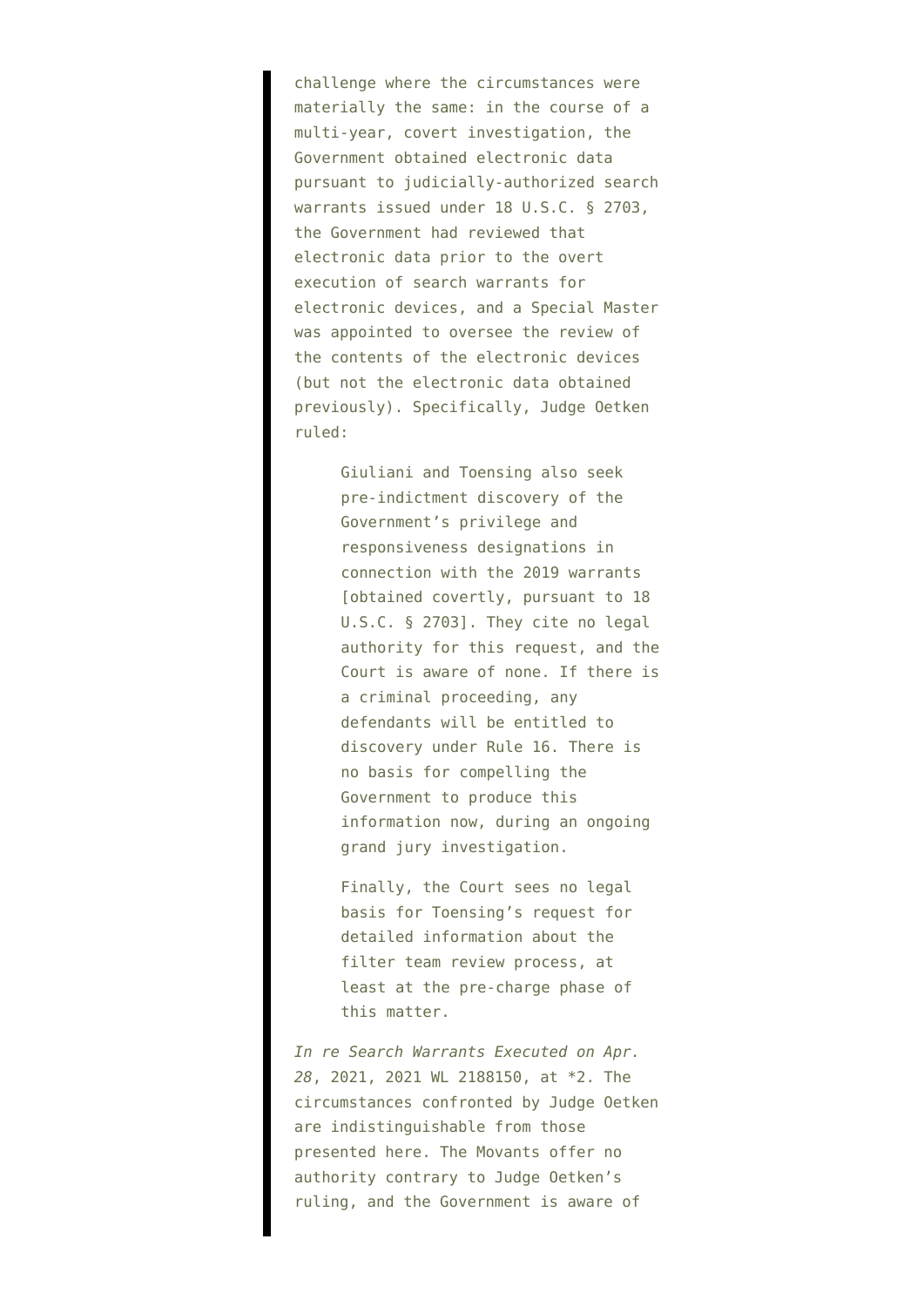none. To the extent the Movants may potentially be entitled at some point to the disclosures that they seek, any such entitlement would only be triggered, if at all, by the filing of an indictment charging them in connection with the investigation, and not before.12

12 Or, potentially, by the filing of a civil claim, should one exist, that survives a motion to dismiss and proceeds to discovery.

Just for good measure, though, SDNY makes it clear they had reviewed all the emails before obtaining the overt warrants on O'Keefe and his flunkies, which makes it a good bet they relied on the email content to show probable cause to get the phone warrants.

> With respect to the subscriber, noncontent, and content information for email accounts referenced by the Movants, which were obtained pursuant to a grand jury subpoena and orders and warrants issued by federal magistrate judges pursuant to the Stored Communications Act (the "SCA"), 18 U.S.C. § 2703, the Government's review of those materials was completed months ago, before the Movants initiated this Part I matter in November 2021.

I've [stated repeatedly](https://twitter.com/emptywheel/status/1506911556646445062) this was what happened here, only to have a PV lawyer claim I was wrong.

I was not wrong.

As I said, the bulk of this filing is just a primer in how the Fourth Amendment works, as applied. It is thorough, but it mostly feels like T-crossing.

More specific to the facts at hand, however, SDNY accuses PV of attempting to bypass the Special Master process they themselves demanded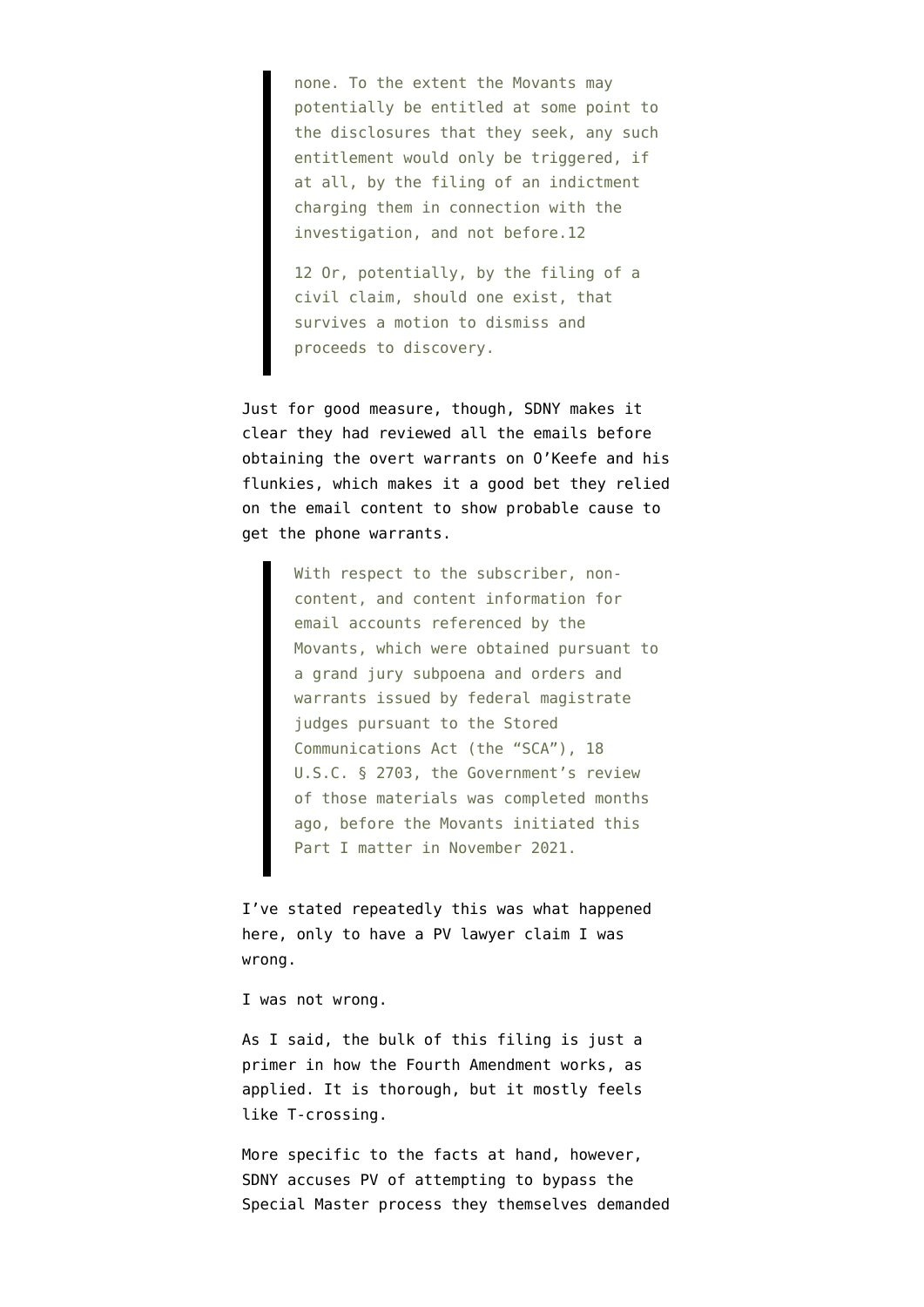#### and Judge Torres approved last year.

Consisting of equal parts rhetoric, speculation, and inaccurate factual assertions, the motion is little more than a misguided attempt to end-run the Special Master process that this Court put in place and prematurely litigate the merits of the Government's prior investigative steps.

### [snip]

With respect to the devices that are subject to the Special Master's review, the Movants' attempt to put these arguments before the Court while the same arguments are pending before the Special Master appears to be an improper end-run around the Special Master. As explained above, these very arguments were fully briefed as of April 20, 2022, and are in the process of being decided by the Special Master. The Movants should not be permitted to short-circuit the process that this Court put in place, at their request, and which will adequately safeguard any potentially privileged materials that were contained on the devices.11

11 In the event the Court finds any of these issues material to the resolution of the motion, the Court should defer consideration until after the Special Master has issued a ruling on the same.

Even if Torres is sympathetic to poor James O'Keefe's plight (and she accorded him better treatment than Rudy Giuliani got in the same court), she's likely to be pissed about this aspect of things, that she went to the trouble of approving a Special Master and splitting the costs to pay for Barbara Jones' services, only to have PV demand more.

And here's why that matters: as SDNY noted, Jones is *as we speak* making final decisions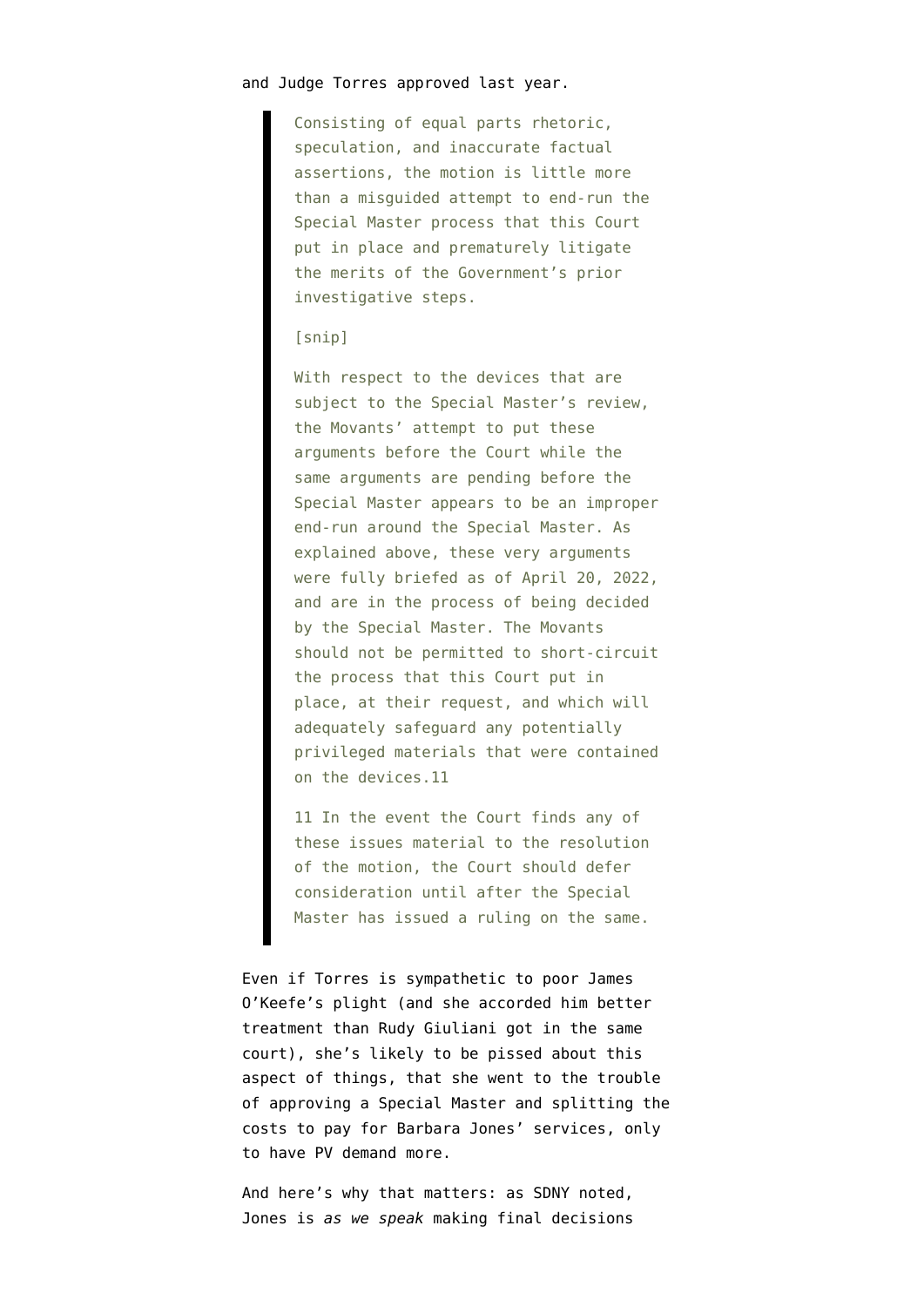about what SDNY gets.

The Special Master's responsiveness review has largely been completed, with the contents of only one device currently under review. The parties have submitted briefs outlining their positions regarding the law and principles that should be applied to the Movants' objections to the release of the items that the Special Master has deemed responsive to the search warrants to the investigative team. 2

2 The Movants submitted their briefs to the Special Master on April 1, 2022, the Government submitted its response on April 13, 2022, and the Movants submitted a reply on April 20, 2022.

## Tick tock, tick tock.

Project Veritas was, almost certainly, already preparing their briefing for Jones when they demanded this end-run around the Special Master process. They had, almost certainly, reviewed what was about to be turned over to SDNY and how, having read the affidavits that PV is still trying to get, Jones interpreted the scope of the investigation. So not only does this timing seem to substantiate SDNY's claim they're trying to back out of their demands for a Special Master, but it makes it likely that by the time they file their own reply two weeks from now tick tock, tick tock — Jones will already have submitted her recommendations regarding what materials SDNY gets.

And until then, SDNY explained in their law school primer to PV about how the Fourth Amendment works in practice, SDNY gets to keep all the evidence implicating a criminal investigation until they decide whether or not to charge anyone.

> To the contrary, the electronic devices retained by the Government were obtained pursuant to search warrants issued by a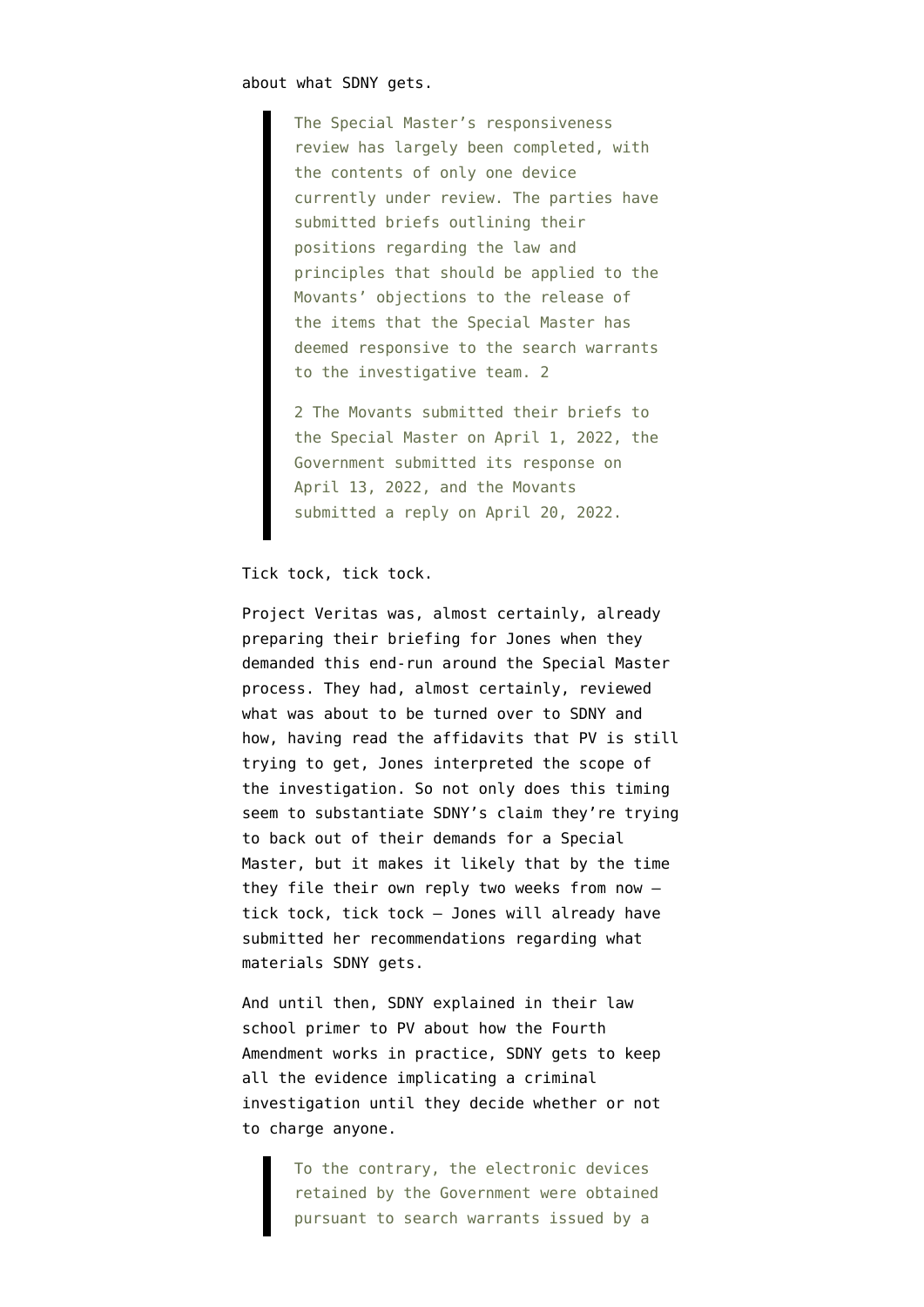Magistrate Judge after a finding of probable cause, and are currently in the final stages of the Special Master's review process. Similarly, the contents of email accounts were also obtained pursuant to search warrants issued by Magistrate Judges after findings of probable cause, and the Government's review of materials obtained pursuant to those warrants was completed months ago. There can be no dispute that the Government's investigation is ongoing, that these materials include evidence relevant to that investigation, and that, if a prosecution results from the investigation, these materials will have evidentiary value.

## [snip]

*Third*, the Government's retention of the items and materials at issue is reasonable because its investigation remains ongoing and the return of the property sought would impair the Government's investigation. The electronic devices at issue either have been determined by the Special Master to contain responsive items, are currently under review by the Special Master, or have not yet been reviewed by the Special Master due to technical impediments. Similarly, the email account content has been reviewed by the Government and has been determined to contain material responsive to the search warrants. See, e.g., In re Search Warrants Executed on Apr. 28, 2021, 2021 WL 2188150, at \*2 (denying preindictment motion to "return" to movants the "results from earlier search warrants of [movants'] iCloud and email accounts" because, among other reasons, "the review of the [earlier] warrant returns is now largely complete"). These items and materials are anticipated to have evidentiary value if a prosecution